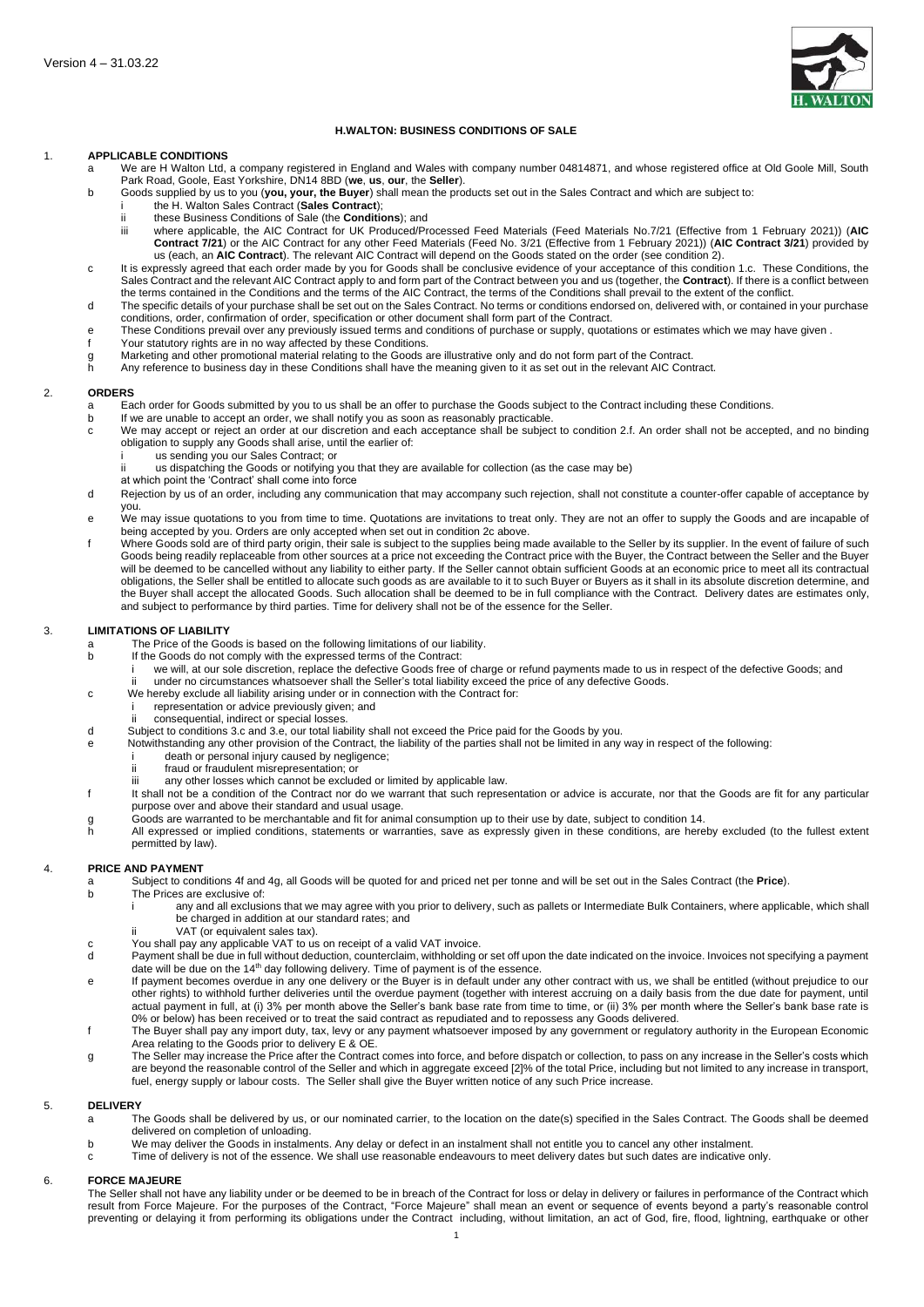

natural disaster, war, riot or civil unrest, interruption, action by any Government, strike (including dock and/or shipping strikes within the United Kingdom), lock out combination of workmen, civil commotion, breakdown of machinery, interruption or failure of supplies of power, fuel, water, transport, equipment or telecommunications service or material required for performance of the Contract, power failure, fire, flood, failure of crop, fuel shortage, loss and or detention at sea or without limitation or any other contingency beyond the Sellers reasonable control, but excluding the Buyer's inability to pay or circumstances resulting in the Buyer's inability to pay.

### 7. **CLAIMS AND COMPLAINTS**

The Goods are perishable and therefore it shall be the Buyer's duty to inspect the Goods on delivery. The Seller shall not be liable for claim for defects, non-delivery shortages, damage or incorrect delivery or for any other reason unless it is notified to the Seller or to the carriers at the point of the delivery, and the Seller has been given an opportunity to inspect the Goods before the removal from point of delivery. Should the Buyer not be present at the point of delivery all defects, non delivery shortages, damage or incorrect delivery must be notified to the Seller within 24 hours of deliveries.

### <span id="page-1-0"></span>8. **PROPERTY AND RISK**

a Title to the Goods shall not pass to the Buyer until payment is received in full and in cleared funds.<br>b Until title to the Goods has passed to the Buyer the Buyer shall

- Until title to the Goods has passed to the Buyer, the Buyer shall:
- i hold the Goods as bailee for the Seller;<br>ii store the Goods separately from all other
- ii store the Goods separately from all other material in the Buyer's possession;<br>iii take all reasonable care of the Goods and keep them in the condition in whic
- iii take all reasonable care of the Goods and keep them in the condition in which they were delivered;<br>iv insure the Goods from the date of delivery: (i) with a reputable insurer. (ii) against all risks. (iii) for a insure the Goods from the date of delivery: (i) with a reputable insurer, (ii) against all risks, (iii) for an amount at least equal to their Price, and (iv) noting the Seller's interest on the policy;
- v ensure that the Goods are clearly identifiable as belonging to the Seller;
- vi not remove or alter any mark on or packaging of the Goods;
- vii inform the Seller immediately if it becomes subject to any of the events or circumstances set out in conditions 8.[b.i](#page-1-0) to 8.[b.vi](#page-1-1) (inclusive); and
- viii on reasonable notice permit the Seller to inspect the Goods during the Buyer's normal business hours and provide the Seller with such information concerning the Goods as the Seller may request from time to time.
- <span id="page-1-1"></span>c Any Goods supplied to the Buyer will be at the Buyer's risk from successful collection or delivery (as applicable).<br>At any time before title to the Goods has passed to the Buyer in the event of non-payment by the Bu
- At any time before title to the Goods has passed to the Buyer, in the event of non-payment by the Buyer or the Buyer informs the Seller, or the Seller reasonably believes, that the Buyer has or is likely to become subject to any of the events specified in condition 11, the Seller may: i require the Buyer at the Buyer's expense to re-deliver the Goods to the Seller;
	-
	- ii if the Buyer fails to do so promptly, enter any premises where the Goods are stored and repossess them; and/or where the Seller has possession of the Goods, it may withhold deliveries under the Contract until all and any outstanding payments under this or any other contract with the Seller by the Buyer, have been received in full.

### 9. **THE BUYER'S DEFAULT**

- a We shall not be liable for any delay in, or failure of, delivery caused by:
	- i your failure to prepare the location or make the location available;
	- ii your failure to provide us with adequate instructions for delivery; or
	- Force Majeure.
- b If you fail to accept delivery of or collect the Goods, or cause a delay in the successful delivery or collection of the Goods, we shall store and insure the Goods pending delivery, and you shall pay all reasonable storage and insurance charges.
- c If, 10 business days following the due date for delivery of the Goods as stated on the relevant Sales Contract, the Buyer has not taken delivery of or collected them, the Seller may resell or otherwise dispose of the Goods. The Seller shall:
	- I deduct reasonable storage charges and costs of resale; and<br>ii account to the Buyer for any excess of the resale price over
		- account to the Buyer for any excess of the resale price over, or invoice the Buyer for any shortfall of the resale price below, the Price paid by the Buyer for the Goods.
- d In the event of the Buyer not accepting delivery of the Contract quantity by the last day of the Contract period, otherwise than as a result of Force Majeure, the Seller may sell the Goods at the market written price and may charge rent interest and any other reasonable expenses from the Buyer, or may claim damages to be settled by arbitration, such damages not to exceed the difference between the Contract price and the market price on the day after the last day upon which the Contract could have been performed.

# 10. **SET OFF**

The Seller reserves the right to set off any liability against any amount due from it and/or any debt that might be due from the Buyer to the Seller. In the event of non payment the Seller reserves the right to withhold deliveries and/or other goods belonging to the Buyer in the possession of the Seller notwithstanding these Goods may relate to a separate contract or instrument and may or may not have been paid for.

# 11. **INSOLVENCY**

- a The Seller may terminate this Contract at any time by giving notice in writing to the Buyer if the Buyer:
	- I stops carrying on all or a significant part of its business, or indicates in any way that it intends to do so (except where such announcement is due to a forthcoming retirement whilst honouring all existing contracts);
	- ii is unable to pay its debts either within the meaning of [section](https://www.lexisnexis.com/uk/lexispsl/commercial/docfromresult/D-WA-A-ZZZE-AUUU-MsSAYWC-UUW-UZEYAAUUW-U-U-U-U-U-U-AZVYWWBEDU-AZVCYUVDDU-WEDCBAUWC-U-U/2/linkHandler.faces?psldocinfo=Sale_of_goods_agreement_pro_supplier&linkInfo=F%23GB%23UK_LEG%23num%251986_45a_SECT_123%25&A=0.6328495216730686&bct=A&risb=&service=citation&langcountry=GB)  $123$  of the Insolvency Act 1986 or if the non-defaulting party reasonably believes that to be the case;
	- iii becomes the subject of a company voluntary arrangement under the  $\frac{InsolverCVAC11986}{Br}$ <br>iv becomes subject to a moratorium under Part A1 of the [Insolvency](https://www.lexisnexis.com/uk/lexispsl/commercial/docfromresult/D-WA-A-ZZZE-AUUU-MsSAYWC-UUW-UZEYAAUUW-U-U-U-U-U-U-AZVYWWBEDU-AZVCYUVDDU-WEDCBAUWC-U-U/2/linkHandler.faces?psldocinfo=Sale_of_goods_agreement_pro_supplier&linkInfo=F%23GB%23UK_LEG%23num%251986_45a_Title%25&A=0.5247535992101774&bct=A&risb=&service=citation&langcountry=GB) Act 1986;
	- becomes subject to a moratorium under **[Part](https://www.lexisnexis.com/uk/lexispsl/commercial/docfromresult/D-WA-A-ZZZE-AUUU-MsSAYWC-UUW-UZEYAAUUW-U-U-U-U-U-U-AZVYWWBEDU-AZVCYUVDDU-WEDCBAUWC-U-U/2/linkHandler.faces?psldocinfo=Sale_of_goods_agreement_pro_supplier&linkInfo=F%23GB%23UK_LEG%23num%251986_45a_PART_A1%25&A=0.13455322288628102&bct=A&risb=&service=citation&langcountry=GB) A1** of the Insolvency Act 1986;
	- v becomes subject to a restructuring plan under  $\frac{\text{Part }26\text{A}}{\text{Out }26\text{ of the Companies Act 2006}}$  $\frac{\text{Part }26\text{A}}{\text{Out }26\text{ of the Companies Act 2006}}$  $\frac{\text{Part }26\text{A}}{\text{Out }26\text{ of the Companies Act 2006}}$ ;<br>vi becomes subject to a scheme of arrangement under Part 26 of the Companies Act 2
	- vi becomes subject to a scheme of arrangement under  $\frac{Part\ 26}{Part\ 26}$  $\frac{Part\ 26}{Part\ 26}$  $\frac{Part\ 26}{Part\ 26}$  of the Companies Act 2006;<br>vii has a receiver manager administrator or administrative receiver appointed over all or an
	- vii has a receiver, manager, administrator or administrative receiver appointed over all or any part of its property, undertaking, assets or income;<br>viii has a resolution passed for its winding up:
	- has a resolution passed for its winding up;
	- ix has a petition presented to any court for its winding up or an application is made for an administration order, or any winding-up or administration order is made against it;
	- x is subject to any procedure for the taking control of its goods that is not withdrawn or discharged within seven days of that procedure being commenced;
	- xi has a freezing order made against it;
	- xii being an unincorporated body, is dissolved or declared bankrupt;
	- xiii is subject to any recovery or attempted recovery of items supplied to it by a supplier retaining title to those items;
	- xiv being an individual, has a bankruptcy order made against them; or
	- xv is subject to any events or circumstances analogous to those in conditions 11.a.i to 11.a.xiv in any jurisdiction,
	- xvi or, if a party being a partnership, any of the above events occurs with respect to the partnership or to any partner therein.
- b. On termination of this Contract for any reason:
	- i the Buyer shall immediately pay all outstanding invoices of the Seller;
	- ii the Seller shall promptly invoice the Buyer for all Goods delivered but not yet invoiced and payment for such invoices shall be due immediately on receipt by the Buyer; iii the Buyer shall within five business days return any materials of the Seller then in its possession or control; if it fails to do so, the Seller may enter
	- any premises owned by or under the control of the Buyer and take possession of them; and
	- iv the accrued rights and liabilities of the parties (including any rights in relation to breaches of contract) shall not be affected.
- c. Where the Contract is terminated in accordance with condition 11.a, the Seller shall be entitled to cancel and/or suspend and/or to refuse to make or
- accept any further deliveries to the Buyer.
- d. Whenever any of the rights of the Seller under this condition 11 are exercised by the Seller, the Seller will not be liable to pay any compensation to the Buyer.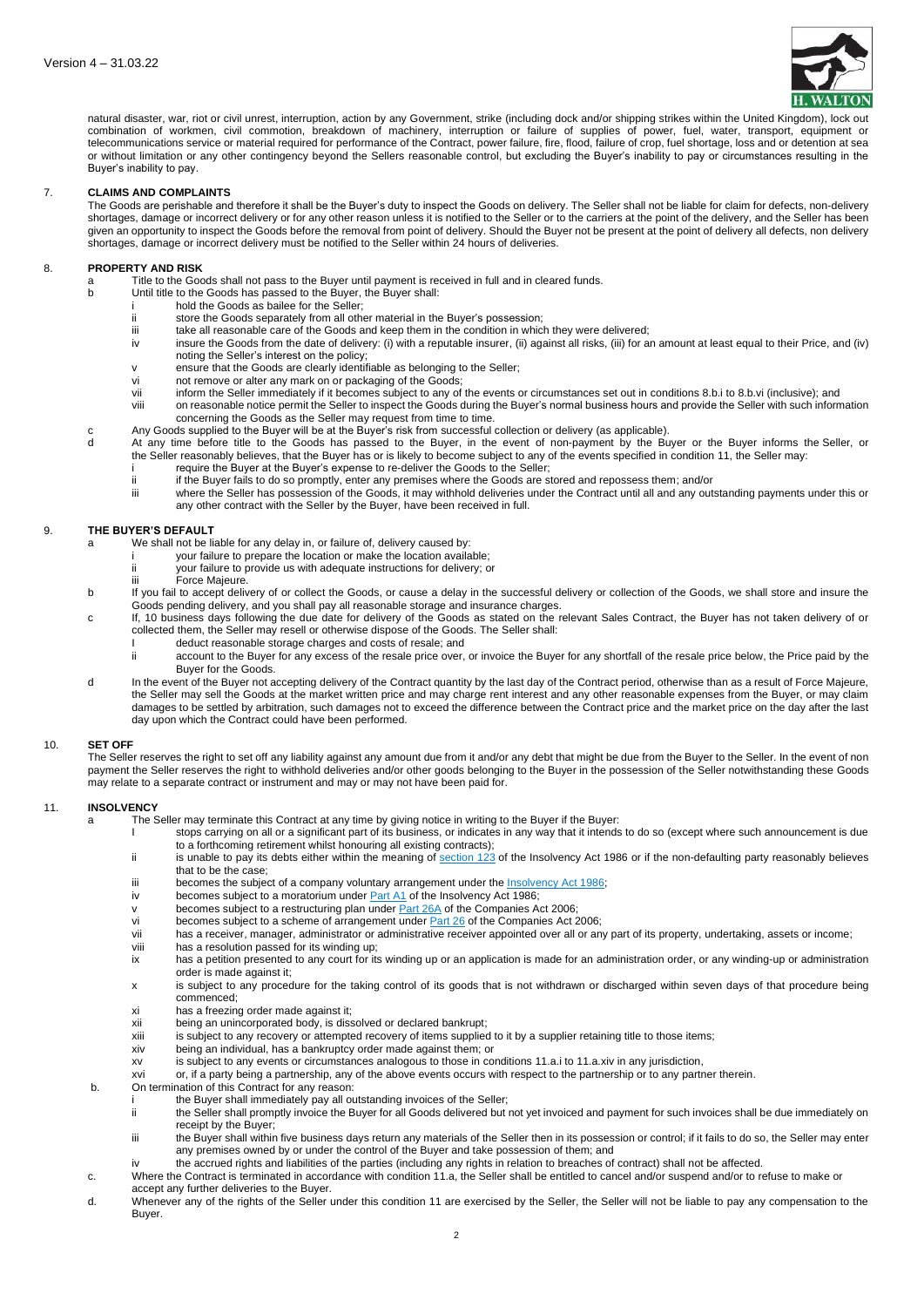

# 12. **DESCRIPTION OR SAMPLE**

Notwithstanding any description of the Goods which we may have given in any form or any sample which we may have supplied, this sale shall not constitute a sale by description or a sale by sample. Where the AIC Contract 3/21 is incorporated into this Contract, addendum (Advice) shall be incorporated into the Contract.

# 13. **WEIGHT**

Contract weight of Goods delivered is as determined by the Seller. Evidence of weight shall be conclusive.

### <span id="page-2-0"></span>14. **MISCELLANEOUS**

- a. The Seller shall not be liable for any defect in the Goods:<br>i. where such defect arises by reason of wear and
	- where such defect arises by reason of wear and tear, wilful damage, negligence, or could be expected to arise in the normal course of use of the Goods;
	- ii. to the extent caused by the Buyer's failure to comply with the Seller's instructions in relation to the Goods, including any instructions on storage or maintenance;
	- iii. to the extent caused by the Seller following any specification, instruction or requirement of or given by the Buyer in relation to the Goods;<br>iv. where the Buyer modifies any Goods without the Seller's prior consent o where the Buyer modifies any Goods without the Seller's prior consent or, having received such consent, not in accordance with the Seller's instructions; or
	- where the Customer uses any of the Goods after notifying the Supplier that they do not comply with the Sales Contract.
- b. **UNDRIED FEEDS:** Undried feeds must be handled and stored with care to avoid spoilage and such Goods showing signs of mould and/or other deterioration should not be fed to livestock and under no circumstances will the Seller accept any liability whatsoever where DEFRA guidance are not followed strictly.
- c. **DRIED FOODS:** Any Goods which are of a pelletised or similar form, any broken pellets or meal is to be taken and paid for as pellets.
- The Seller believes the feed hereby to be free from latent defect but is not a condition of sale nor does the Seller warrant that any feed sold by it shall be free from such defect.
- e. In the absence of a detailed study at the request and cost of the Buyer, all information provided by the Seller relating to varieties, characteristics, quality, specifications, parameters or fitness for purpose or otherwise relating to the performance of Goods is given for general guidance only. The Buyers are therefore advised that any such information given to them does not constitute a representation as to these matters and should not be relied upon as such. The Buyer is advised that the Seller's staff have no authority to give more than general guidance as described as above and the Seller disclaims liability
- for any advice given or opinion expressed by them. Such advice is followed, or such opinion acted upon, entirely at the Buyer's own risk. f. Where applicable, clause 22 (Salmonella) of the AIC Contract 3/21 or clause 12 (Salmonella) of the AIC Contract 7/21 shall apply to the Contract.

#### <span id="page-2-3"></span><span id="page-2-2"></span>15. **ANTI-BRIBERY**

- <span id="page-2-1"></span>a For the purposes of this condition [15](#page-2-1) the expressions '**adequate procedures**' and '**associated with**' shall be construed in accordance with the Bribery Act 2010 and legislation or guidance published under it.
- b The Buyer shall comply with applicable Bribery Act 2010 and all applicable laws in connection with bribery or anti-corruption including ensuring that it has in place adequate procedures to prevent bribery and ensure that:
	- i all of its personnel;<br>i all others associate
		- ii all others associated with it; and<br>iii all of its subcontractors
		- all of its subcontractors,
	- involved in performing the Contract so comply.
- c Without limitation to condition 1[5.b,](#page-2-2) neither party shall make or receive any bribe (which term shall be construed in accordance with the Bribery Act 2010) or other improper payment or advantage or allow any such bribe or improper payment or advantage to be made or received on its behalf, either in the United Kingdom or elsewhere and shall implement and maintain adequate procedures to ensure that such bribes or improper payments or advantages are not made or received directly or indirectly on its behalf.
- d The Buyer shall immediately notify the Seller as soon as it becomes aware of a breach or possible breach by the Buyer of any of the requirements in this condition [15.](#page-2-3)

# <span id="page-2-4"></span>16. **ANTI-SLAVERY**

- a The Seller shall comply with the Modern Slavery Act 2015 and the Modern Slavery Policy.
	- The Buyer undertakes, warrants and represents that:
		- i neither the Buyer nor any of its officers, employees, agents or subcontractors has:
			- 1 committed an offence under the Modern Slavery Act 2015 (an **MSA Offence**); or
			- 2 been notified that it is subject to an investigation relating to an alleged MSA Offence or prosecution under the Modern Slavery Act 2015; or
			- 3 is aware of any circumstances within its supply chain that could give rise to an investigation relating to an alleged MSA Offence or prosecution under the Modern Slavery Act 2015;
		- ii it shall comply with the Modern Slavery Act 2015 and the Modern Slavery Policy;<br>iii it has implemented due dilinence procedures to ensure compliance with the M
		- it has implemented due diligence procedures to ensure compliance with the Modern Slavery Act 2015 and the Modern Slavery Policy in its business and supply chain, and those of its officers, employees, agents or subcontractors, which will be made available to the Seller on request at any time throughout the Contract.
- c The Buyer shall notify the Seller immediately in writing if it becomes aware or has reason to believe that it, or any of its officers, employees, agents or subcontractors have breached or potentially breached any of the Buyer's obligations under condition [16.](#page-2-4) Such notice to set out full details of the circumstances concerning the breach or potential breach of the Buyer's obligations.

#### 17. **IMPORT/EXPORT LAW**

If there is any change in applicable law which affects the export or import of the Goods the Seller shall be entitled to rescind the Contract or to make alterations to or in the Goods or their packaging or to these Conditions to comply with the said provision or amendment and we shall not be liable for any loss suffered by the Buyer as a result.

### 18. **ENTIRE AGREEMENT**

- The parties agree that the Contract constitutes the entire agreement between them and supersedes all previous agreements, understandings and arrangements between them, whether in writing or oral in respect of its subject matter.
- b Each party acknowledges that it has not entered into the Contract in reliance on, and shall have no remedies in respect of, any representation or warranty that is not expressly set out in the Contract. No party shall have any claim for innocent or negligent misrepresentation on the basis of any statement in the Contract.

### 19. **NO PARTNERSHIP OR AGENCY**

The parties are independent persons and are not partners, principal and agent or employer and employee and the Contract does not establish any joint venture, trust, fiduciary or other relationship between them, other than the contractual relationship expressly provided for in it. None of the parties shall have, nor shall represent that they have, any authority to make any commitments on the other party's behalf.

#### 20. **WAIVER**

- a No failure, delay or omission by the Seller in exercising any right, power or remedy provided by law or under the Contract shall operate as a waiver of that right, power or remedy, nor shall it preclude or restrict any future exercise of that or any other right, power or remedy.
- b No single or partial exercise of any right, power or remedy provided by law or under the Contract by the Seller shall prevent any future exercise of it or the exercise of any other right, power or remedy by the Seller.

# 21. **COMPLIANCE WITH LAW**